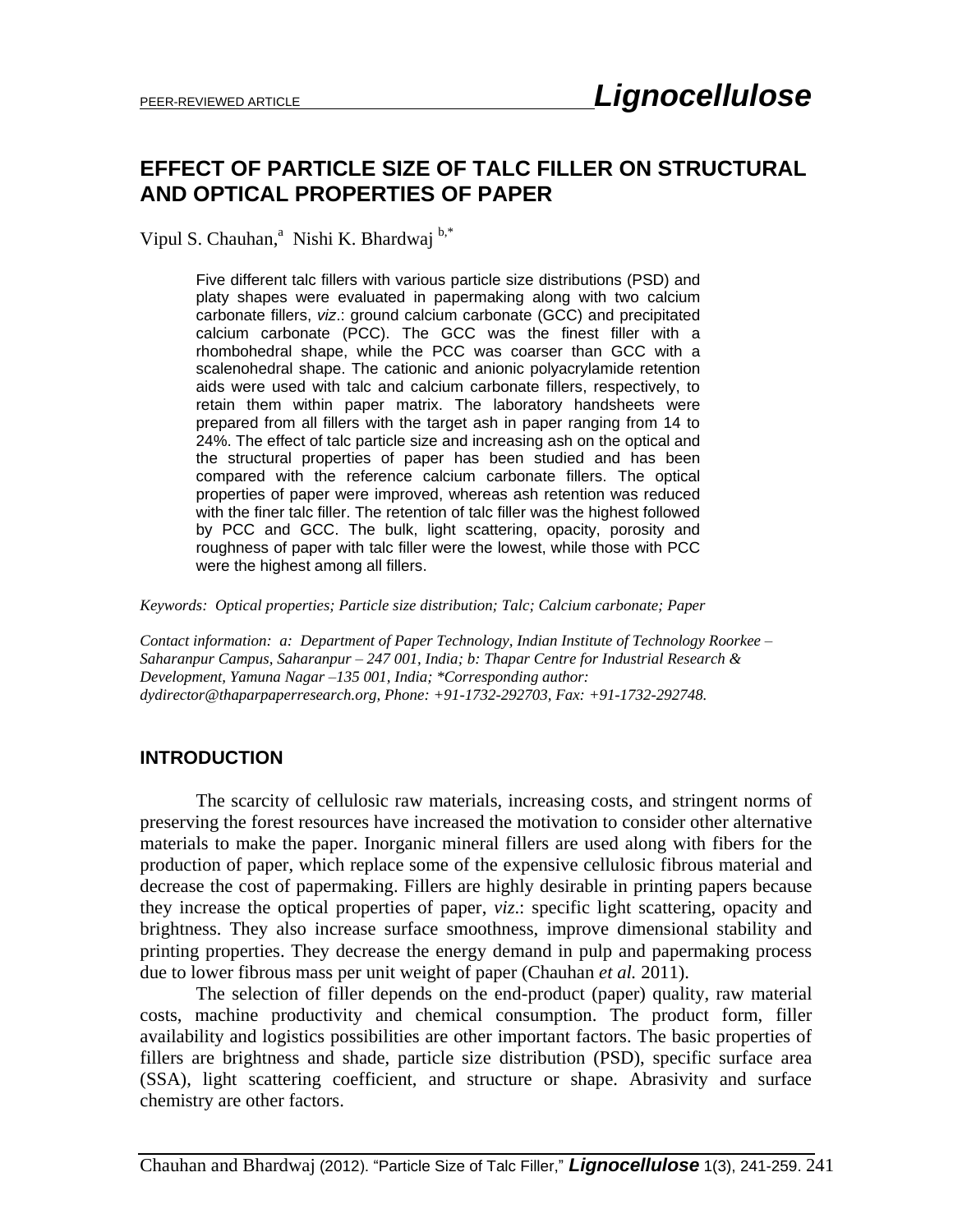The shape of ground calcium carbonate (GCC) particles is generally blocky whereas precipitated calcium carbonate (PCC) can be produced in various crystal shapes, *viz*.: scalenohedral, rhombohedral and aragonite. Mechanically processed pigments like GCC or kaolin usually have wider PSD than chemically precipitated products, like PCC. However, nowadays finer grades of GCC are also commercially available and being used for the production of premium grades of paper. Talc, a layered magnesium silicate mineral (Mg<sub>3</sub>Si<sub>4</sub>O<sub>10</sub>(OH)<sub>2</sub>), usually occurs in foliated, granular, or fibrous forms. It is characteristically hydrophobic, generally inert and the softest mineral on earth. The reason for its softness stems from its chemical structure, which consists of a magnesiumbased octahedral layer sandwiched between silica rings through shared oxygen atoms (Ciullo and Robinson 2003; Cavanagh and Bates 1994). Because both sides of this structure expose an oxide surface, individual talc platelets are held together by weak van der Walls forces. Compared to other silicates, talc is relatively hydrophobic due to the oxide surfaces (Mälhammar 1990). As shown in Figure 1, the edge face is, however, hydrophilic as a result of the –SiOH and –MgOH groups, where the surface potential is pH dependent (Fuerstenau *et al.* 1988).



**Fig. 1.** Molecular structure of pure talc mineral (Trivedi 1997)

Simply adding the filler to the papermaking stock is not sufficient to increase the mineral content of the finished sheet. Fillers can be attached to fibers, despite their negative charges with the use of polymers through retention mechanisms. The retention aid polymers are used to flocculate and agglomerate filler particles and fiber so that they can be retained within the fiber matrix during papermaking. The nature and dose of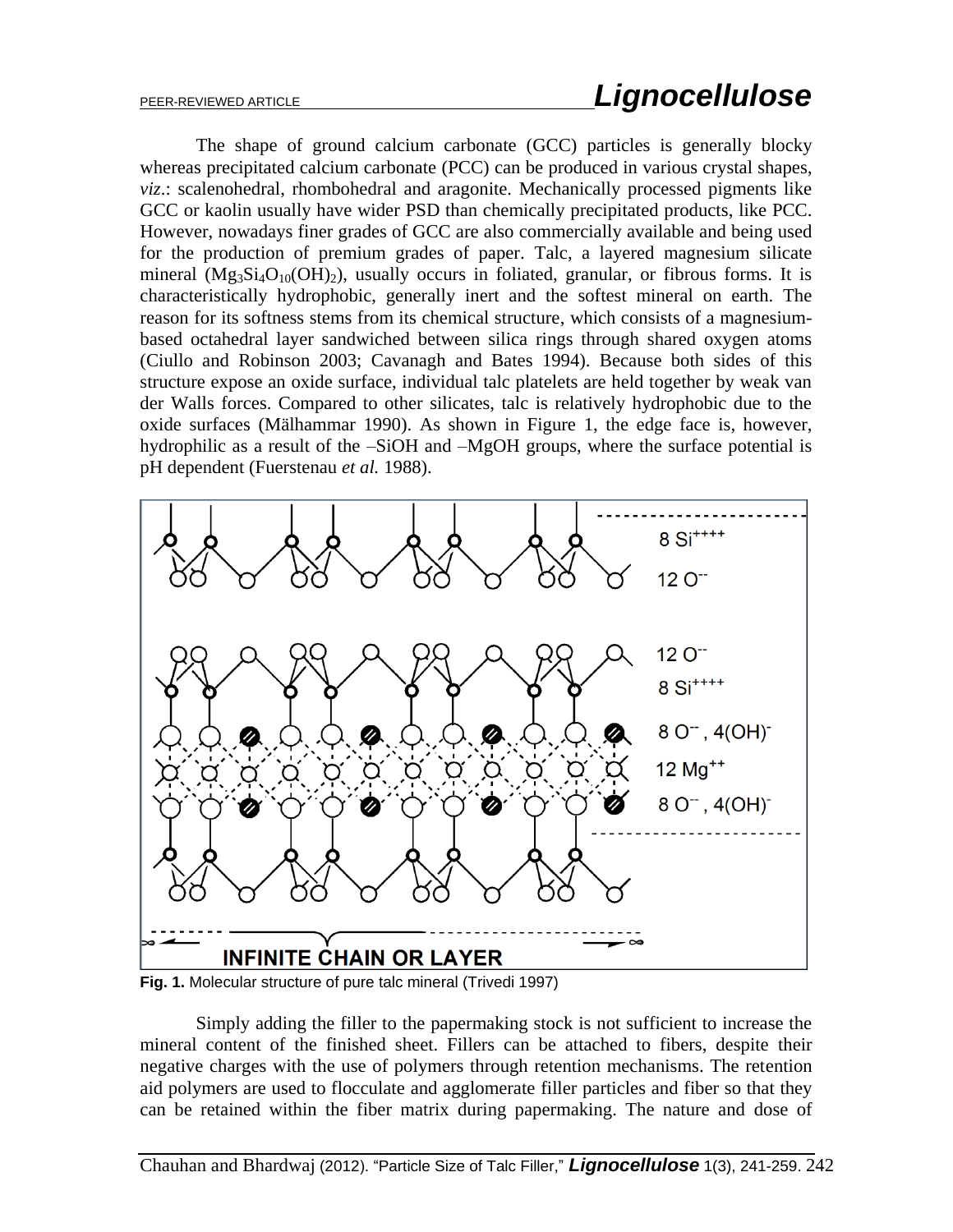retention aids depend on various wet end factors, including some of the characteristics of the mineral fillers, *viz*.: charge density, particle size and shape, and addition level (Fuerstenau *et al.* 1988; Mälhammar 1990; Cadotte *et al.* 2007).

The optical properties and strength of paper are influenced by the amount, PSD and shape of the filler. The tendency to weaken paper is proportional to the specific surface area of filler. The presence of filler prevents the inter-fiber contact, and thus, reduces paper strength; this effect is increased with decrease in particle size of the filler (Adams 1993; Han and Seo 1997; Kinoshita *et al.* 2000; Chauhan *et al.* 2012b). Formerly, the authors have shown that the particle size and type of filler greatly influence the physical properties of paper (Chauhan *et al.* 2012b). The light scattering of aggregated fillers (scalenohedral, aragonitic) provides higher light scattering to paper than the solid particles (rhombohedral). For similar shape, the finer particles provide higher light scattering than the coarser ones. PCC gives higher light scattering than GCC due to higher surface area.

The GCC and PCC fillers are commercially available in different PSD, and being used by papermakers depending upon the requirement, availability and cost. However, very few studies have been reported on the effect of particle size of talc fillers on paper. These considerations are used in the present study. Five samples of talc with different particle sizes have been chosen in order to understand the effect of particle size on the retention of talc in paper, and optical and structural properties of paper. The properties of paper made with talc filler have also been compared with those of finer GCC and PCC fillers.

### **EXPERIMENTAL**

### **Pulp**

The pulp used in the present study was bleached mixed hardwood kraft pulp supplied by an integrated paper mill in north India. The pulp was composed of eucalyptus, poplar and bamboo in the ratio 50:35:15, respectively. The pulp having an initial freeness of 620 mL as measured on Canadian Standard Freeness (CSF) tester (TAPPI T227 om-09) was refined in the PFI mill following TAPPI T248 sp-00 to a freeness level of 430 mL before use.

### **Chemicals**

The medium to high molecular weight cationic polyacrylamide (CPAM) and high molecular weight anionic polyacrylamide (APAM), used for the retention of filler and fiber fines, were of commercial grade and supplied by BASF India Ltd. CPAM was a copolymer of acrylamide and N-(2-Acryloyloxyethyl)-N,N,N-trimethylammonium chloride, whereas APAM was a co-polymer of acrylamide and sodium acrylate. Both, having bulk density as  $0.80 \text{ g/cm}^3$ , were supplied as free flowing, non-dusting micro-beads with excellent solubility in water. The dry powder of CPAM/ APAM was mixed with  $\sim40^{\circ}$ C deionized water in a beaker and agitated at 300 rpm for 30 minutes to prepare 0.1% (w/v) solution. The charge demand of CPAM and APAM was measured using Mütek particle charge detector (PCD-03 pH; BTG Instruments). The molecular weight of CPAM and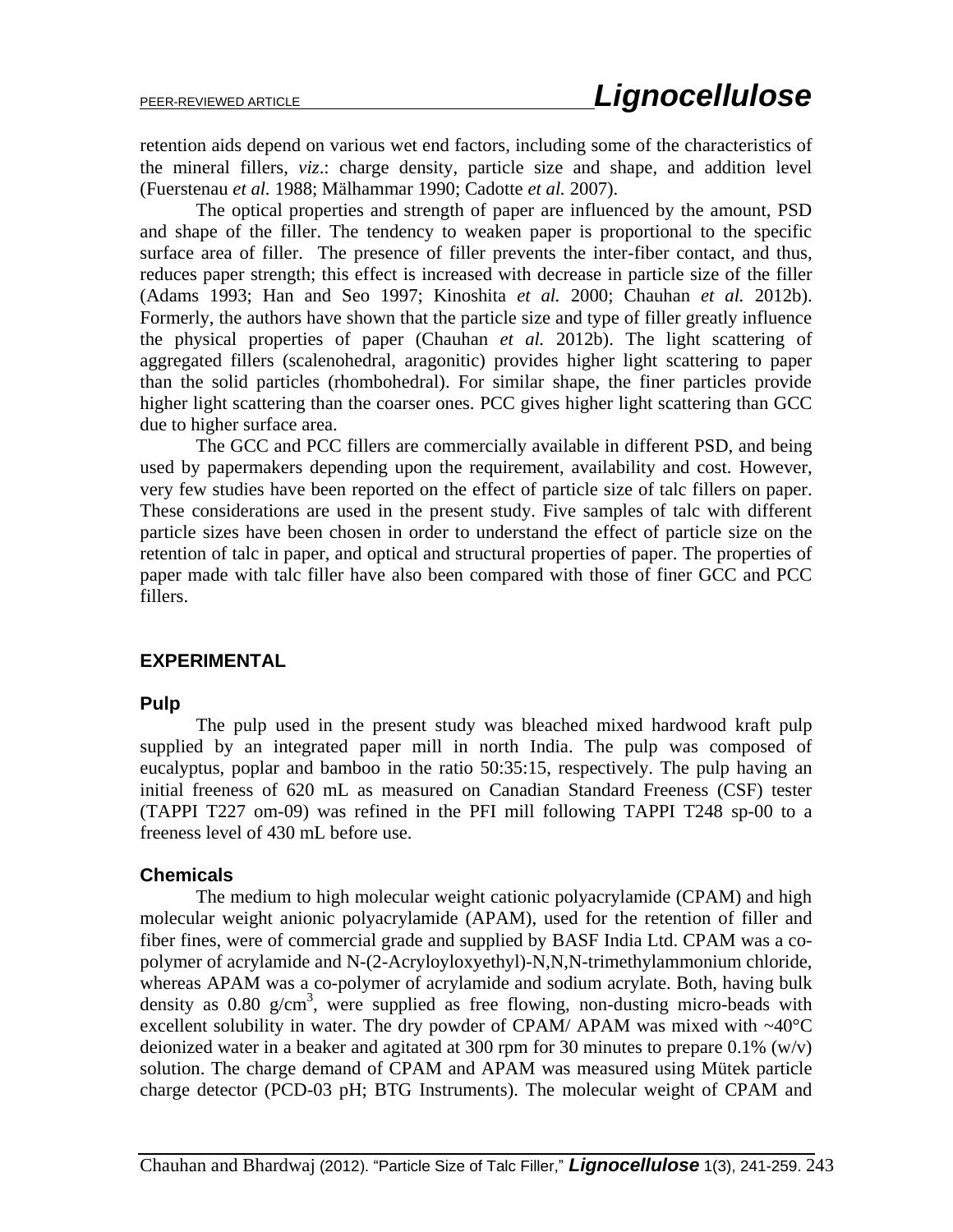APAM was also measured using high-performance liquid chromatographic (HPLC) technique (Meunier, 1997). The retention aid polymer was selected based upon the charge on filler; *i.e*., the oppositely charged retention aid polymer was used with the filler. CPAM was used with anionic-charged talc, whereas APAM was used with cationic-charged PCC and GCC for higher flocculation and retention of the fillers. The CPAM was used at dosages of 200, 200, 240 and 280 g/t on pulp, whereas APAM was used at dosages of 60, 60, 70 and 80 g/t on pulp for obtaining 15, 18, 21 and 24% paper ash levels, respectively. These dosage levels were optimized separately (Chauhan *et al.* 2012a, b). The purpose of increasing the dosage of CPAM or APAM was to obtain comparable first pass ash retention (FPAR) for each filler type at all ash levels.

Five talc fillers having different PSD were procured from Golcha Minerals, Jaipur, India, whereas GCC and PCC fillers were procured from Gulshan Polyols Ltd., Delhi, India in the form of dry powders. On the basis of decreasing particle size, the talc fillers were designated as Talc-1, Talc-2, Talc-3, Talc-4, and Talc-5.

### **Characteristics of Fillers**

The fillers were characterized for physico-chemical and optical properties including brightness, whiteness, yellowness, particle shape, PSD, abrasivity, charge demand and zeta potential. An Arbor press was used to compact the moisture-free fillers into cubes prior to the measurement of optical properties with a Datacolor brightness spectrophotometer (Spectraflash 300). Filler suspensions (10% w/v) were prepared and filtered through a 300  $\mu$ m screen and the pH of the filtrate was measured. Mütek particle charge detector (PCD-03 pH) was used to examine the colloidal charge and ionic behavior of a 10% (w/v) filler slurry. Approximately 500 mL of a filler slurry (10% w/v) was taken and mixed thoroughly before the surface charge measurement of the filler was determined by using a Mütek system zeta potential meter (SZP-06). The Einlehner AT1000 abrasion tester was used at 174,000 revolutions to determine the abrasion of the 10% (w/v) filler on the phosphor bronze mesh screen. The loss in bronze mesh screen was calculated using the following formula:

$$
A \text{ brasion loss}, \ g/m^2 = W/A \tag{1}
$$

where *W* is the weight loss (g) and *A* is the abrasion area (in the model AT1000 A:  $0.000305 \text{ m}^2$ )

A Horiba LA950S2 laser scattering particle size distribution analyzer was used to measure the average particle size and PSD of the fillers. Talc fillers were wetted with ethanol, whereas both GCC and PCC were wetted with 5% (w/v) sodium hexametaphosphate solution. The wetted fillers were then dispersed with deionized water to make a 10% (w/v) filler slurry for the determination of PSD. Scanning electron microscope (FEI Quanta 200 FEG, Czech Republic) was used to take the micrographs of the fillers at 10,000x magnification. Crystallographic structure of the fillers was determined by X-ray diffraction (Bruker AXS, D8 Advance, Switzerland) using Cu Kα radiation.

### **Handsheet Preparation and Testing**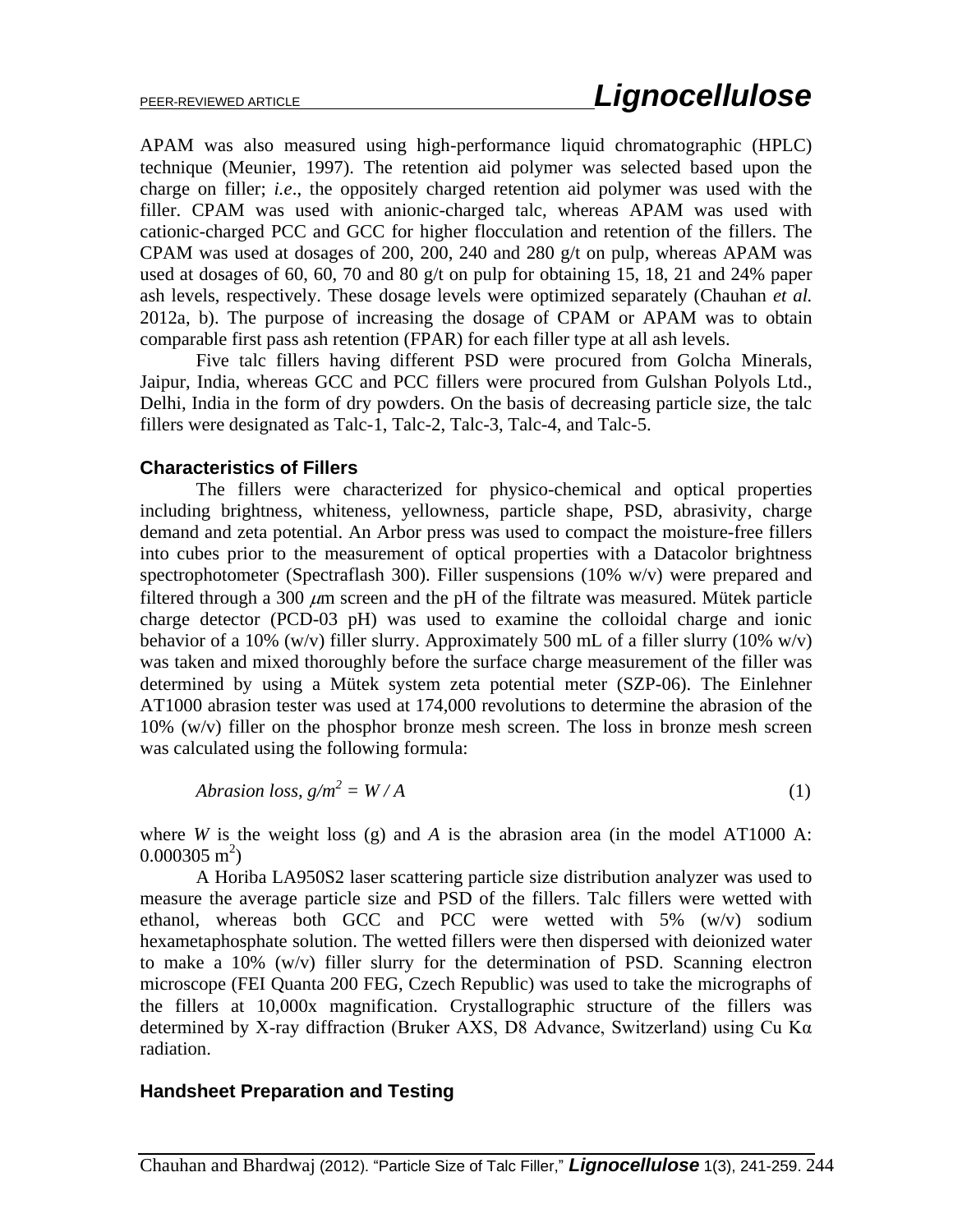Various filler slurries dispersed in water  $(10\% (w/v))$  were added to the refined pulp of 1% consistency (w/v). Paper handsheets of 60  $g/m^2$  grammage having varying target ash content (15 to 24%) were prepared following TAPPI test method T 205 sp-02. The ash content of the handsheets was ashed at  $525^{\circ}$ C as per TAPPI test method T 211 om-93. The ash content was calculated using the following formula:

$$
Ash content in paper, \% = \frac{o.d.weight of ash in paper (g)}{o.d.weight of handsheet (g)} x100
$$
\n(2)

The properties of handsheets were determined after conditioning the sheets at constant temperature (23 $\pm$ 1°C) and humidity (50 $\pm$ 2%). The optical properties of the handsheets (ISO brightness, ISO opacity and scattering coefficient) were measured on the Datacolor spectrophotometer (Spectraflash 300). The Gurley air resistance of the sheets was determined on L&W air resistance tester (SE 166) as per TAPPI test method T 460 om-02. The time (in seconds) required to pass 100 mL of air through the paper sheet was measured by the instrument. The higher value means the lower air permeability and porosity, and vice-versa. The Bendtsen roughness of the sheets was determined on L&W Bendtsen tester (SE 164) as per ISO 8791-2 test method. The tensile index of the sheets was determined on L&W tensile strength tester (SE 060) as per TAPPI test method T 494 om-01. Ten readings were recorded for each experiment and the average values of three experiments were reported. The bars shown in figures represent the standard deviation from the mean value.

### **RESULTS AND DISCUSSION**

### **Properties of Chemicals**

The pH of 0.1% (w/v) solution of CPAM and APAM was 4.9 and 7.1, respectively. The colloidal charge density of CPAM and APAM was +655 and -1800 mV, respectively. The anionic charge demand of CPAM and cationic charge demand of APAM was 1134 and 8820  $\mu$ eq/g, respectively. The molecular weight of CPAM and APAM was 1.2 x  $10^5$  and 1.4 x  $10^6$  Da, respectively. These results indicated that the dose of the APAM retention aid, having comparatively higher molecular weight and charge demand than CPAM, might be lower to obtain comparable FPAR in the handsheets.

### **Properties of Fillers**

It is obvious that the inter-fiber bonding and paper structure were affected by mineral filler loading of the handsheets. Also, two of the important characteristics of mineral fillers affecting the paper properties were particle size distribution (PSD) and shape. The finer minerals had a more negative impact on paper strength than the coarser ones (Adams 1993); however, they increased the optical properties of paper. Moreover, the wide or narrow PSD had an effect on the light scattering coefficient, which affected the opacity of paper. The PSD and shape of the filler also affected its retention in the paper. Generally for similar shape of particles, the lower the particle size of the filler is the lower its retention in the paper (Li *et al.* 2002).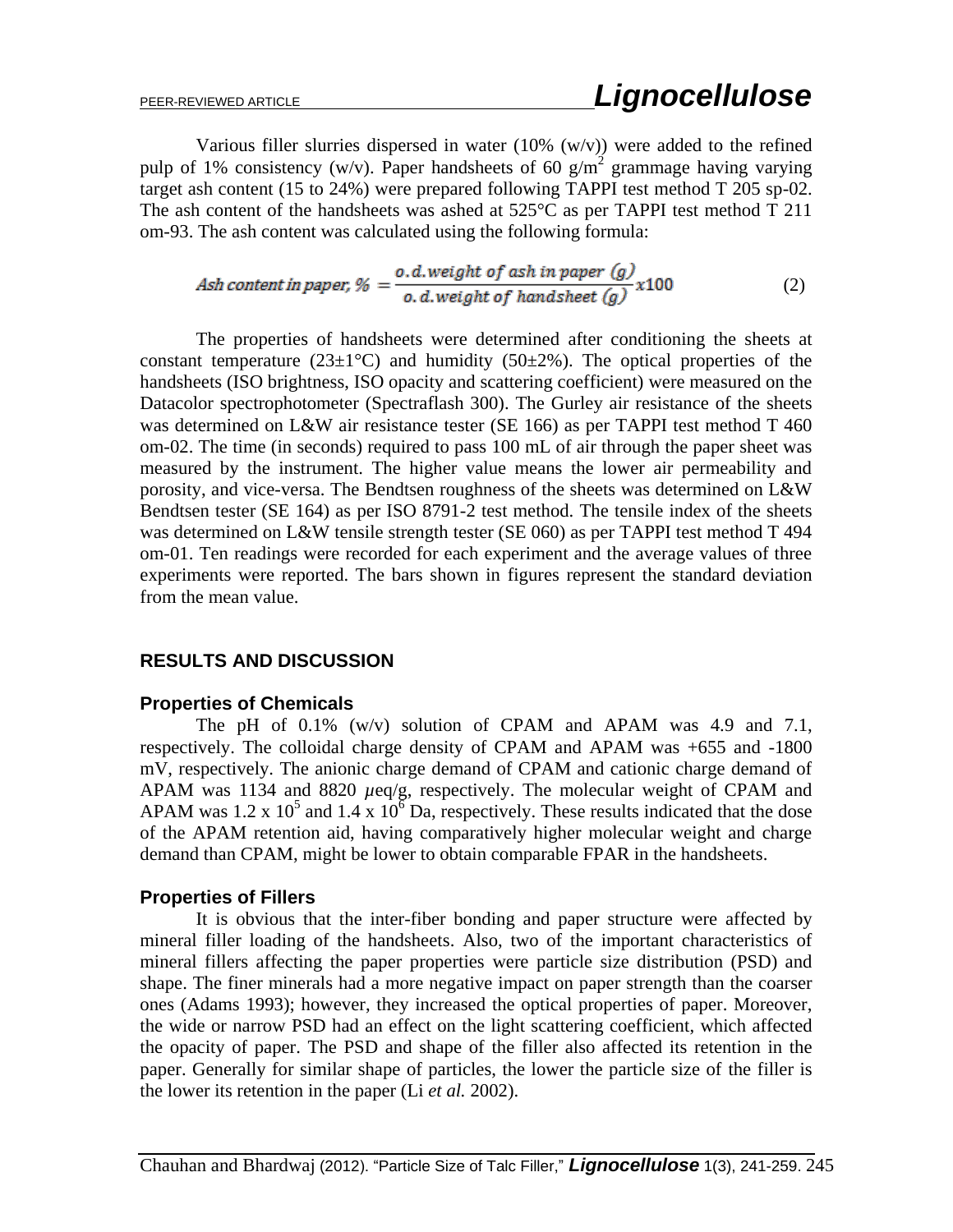In the present study, the talc fillers were designated as Talc-1, Talc-2, Talc-3, Talc-4 and Talc-5 according to their decreasing particle size, respectively. As shown in Table 1, the particle size of GCC was the least followed by PCC and the talc fillers. The median particles size of Talc-1, Talc-2, Talc-3, Talc-4, Talc-5, GCC and PCC fillers was 9.3, 7.6, 6.0, 5.7, 5.4, 3.0 and 4.8  $\mu$ m, respectively. The X-ray diffractometer analysis showed that the crystallographic structure of talc fillers was platy, and that of GCC and PCC was rhombohedral and scalenohedral, respectively (Table 2). This was further confirmed by the scanning electron micrographs of the fillers taken at 10,000x magnification (Fig. 2), which showed the platy structure of the talc particles. The micrographs also corroborated the difference in particle size of fillers measured through the particle size analyzer.

| Property         | Abundance, % |        |        |        |        |            |      |  |
|------------------|--------------|--------|--------|--------|--------|------------|------|--|
|                  | Talc-1       | Talc-2 | Talc-3 | Talc-4 | Talc-5 | <b>PCC</b> | GCC  |  |
| $< 20 \mu m$     | 96.8         | 99.5   | 100    | 100    | 100    | 100        | 100  |  |
| $< 10 \mu m$     | 56.9         | 76.9   | 92.5   | 93.3   | 95.6   | 96.4       | 98.4 |  |
| $< 7 \mu m$      | 24.7         | 41.9   | 66.5   | 70.3   | 76.4   | 81.4       | 92.7 |  |
| $< 5 \mu m$      | 7.1          | 14.5   | 29.7   | 36.2   | 42.9   | 53.8       | 79.9 |  |
| $<$ 4 $\mu$ m    | 2.6          | 5.7    | 12.5   | 18.3   | 22.9   | 33.2       | 66.0 |  |
| $<$ 3 $\mu$ m    | 0.5          | 1.3    | 2.8    | 6.4    | 7.9    | 18.7       | 49.5 |  |
| $< 2 \mu m$      | 0.0          | 0.0    | 0.1    | 0.7    | 1.2    | 9.6        | 27.6 |  |
| Median (D50), µm | 9.3          | 7.6    | 6.0    | 5.7    | 5.4    | 4.8        | 3.0  |  |
| Mean, µm         | 10.1         | 8.1    | 7.1    | 6.0    | 5.7    | 5.0        | 3.4  |  |

**Table 1.** Particle Size Distribution of the Various Fillers.

|  | Table 2. Physico-Chemical and Optical Properties of Various Fillers. |  |  |  |
|--|----------------------------------------------------------------------|--|--|--|
|--|----------------------------------------------------------------------|--|--|--|

| <b>TUDIO ET LITTUOIDO OFICITIVAL ATIU O DUCUL LIT</b><br>uwu uu u<br>$\mathbf v$ and $\mathbf v$ is the set of $\mathbf v$ |          |          |          |          |          |            |                            |
|----------------------------------------------------------------------------------------------------------------------------|----------|----------|----------|----------|----------|------------|----------------------------|
| Property                                                                                                                   | Talc-1   | Talc-2   | Talc-3   | Talc-4   | Talc-5   | <b>PCC</b> | GCC                        |
| ISO brightness, %                                                                                                          | 92.5     | 92.7     | 93.7     | 94.1     | 93.2     | 95.8       | 94.0                       |
| <b>CIE</b> whiteness                                                                                                       | 89.0     | 91.6     | 92.1     | 92.4     | 91.5     | 94.8       | 93.0                       |
| Yellowness                                                                                                                 | 1.9      | 0.4      | 0.4      | 0.4      | 0.9      | 0.6        | 0.5                        |
| Colloidal charge<br>demand, $\mu$ eq/g                                                                                     | $+1.1$   | $+1.6$   | $+2.0$   | $+2.1$   | $+2.1$   | $-6.9$     | $-6.5$                     |
| Zeta potential, mV                                                                                                         | $-501$   | $-373$   | $-455$   | $-410$   | $-492$   | $+159$     | $+401$                     |
| pН                                                                                                                         | 9.0      | 9.2      | 9.3      | 9.1      | 9.1      | 9.7        | 8.6                        |
| Einlehner wire<br>abrasion, $g/m^2$                                                                                        | 26.2     | 23.0     | 22.3     | 19.7     | 19.7     | 27.5       | 34.1                       |
| Particle shape                                                                                                             | Lamellar | Lamellar | Lamellar | Lamellar | Lamellar |            | Scalenohedral Rhombohedral |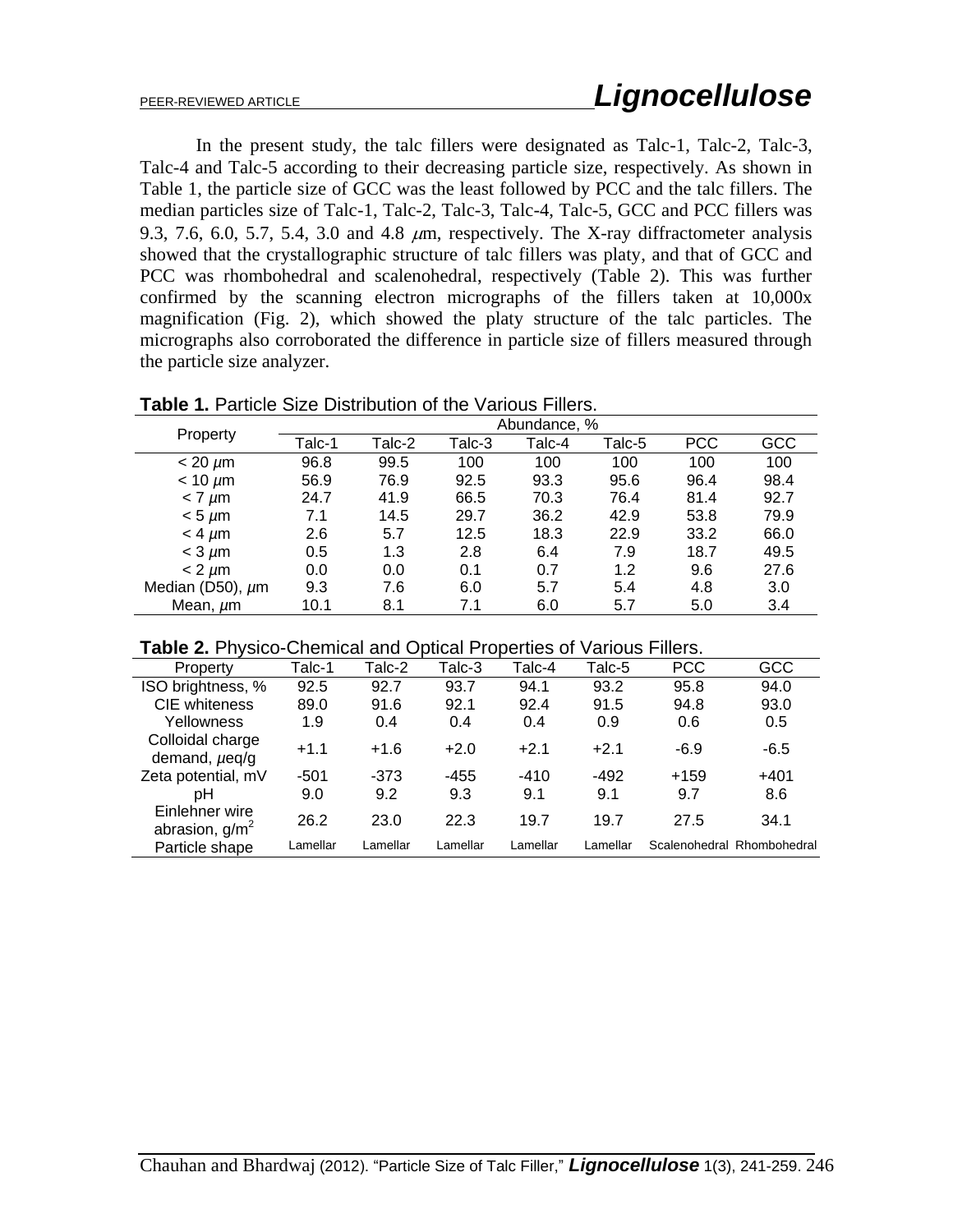

Chauhan and Bhardwaj (2012). "Particle Size of Talc Filler," *Lignocellulose* 1(3), 241-259. 247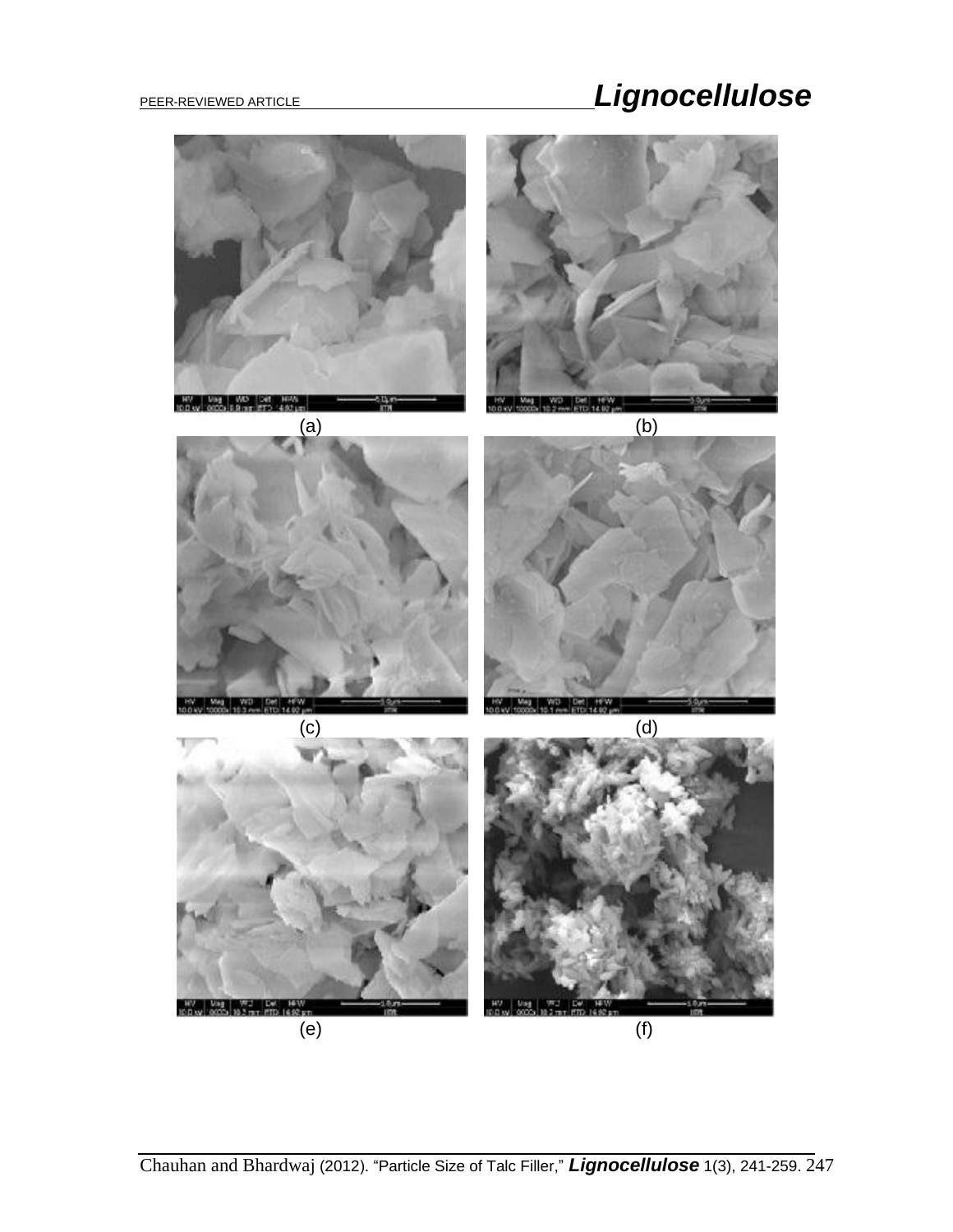

**Fig. 2.** Scanning electron micrographs of talc and calcium carbonate fillers taken at 10,000x magnification: (a) Talc-1, (b) Talc-2, (c) Talc-3, (d) Talc-4, (e) Talc-5, (f) PCC, and (g) GCC.

The physico-chemical characteristics of the various fillers used in this study are shown in Table 2. The optical properties of talc fillers were comparable. The brightness of PCC was comparatively higher than that of GCC. The latter had comparable brightness to the Talc-4 filler. Talc fillers were anionic, and both GCC and PCC were cationic in nature which was indicated by their colloidal charge demand and zeta potential. The colloidal charge demand was indirectly proportional to the particle size of talc filler. The charge demand increased upon decreasing filler particle size, which was due to the exposure of more oxide surfaces. The anionic charge of talc fillers was also confirmed from the zeta potential values, which were in the range of -300 to -500 mV. All fillers used in this study were alkaline in nature with pH in the range of 8.6 to 9.7. The Einlehner wire mesh abrasion of the talc filler decreased slightly with decreasing particle size. It was 26.2  $g/m^2$  for Talc-1 which reduced to 23.0, 22.3, 19.7 and 19.7  $g/m^2$  for Talc-2, Talc-3, Talc-4 and Talc-5, respectively. It was the highest in GCC followed by PCC and then the talc fillers (Table 2).

### **Effect of Particle Size of Filler on Its Retention in Paper**

The filler retention mainly depended on particle size, PSD and shape of the mineral filler, as well as its flocculation with the appropriate retention aid polymers. The minerals with smaller particle sizes are difficult to retain in the handsheets (Chauhan *et al.*, 2012b). Similar trends were observed in our results. As shown in Figure 3, the dosage of talc filler in the wet end to obtain the target ash in paper increased with decreasing filler particle size. The wet end dosages of Talc-1, Talc-2, Talc-3, Talc-4, Talc-5, PCC and GCC fillers for obtaining 15% ash were around 27, 28, 33, 34.5, 38, 34.5 and 38%, respectively. Similarly, to reach 24% ash in paper, the dosages of these fillers were around 48, 56, 61, 68, 71, 70.5 and 78%, respectively. With increasing dosage of talc, the ash in the handsheets increased. The ash retention of GCC was the lowest among all the fillers. This may be due to its lowest particle size; however, the shape of the particles of GCC was different to that of talc and PCC. The retention of PCC was comparatively higher than that of Talc-5 filler, which had larger particle size, and comparable to that of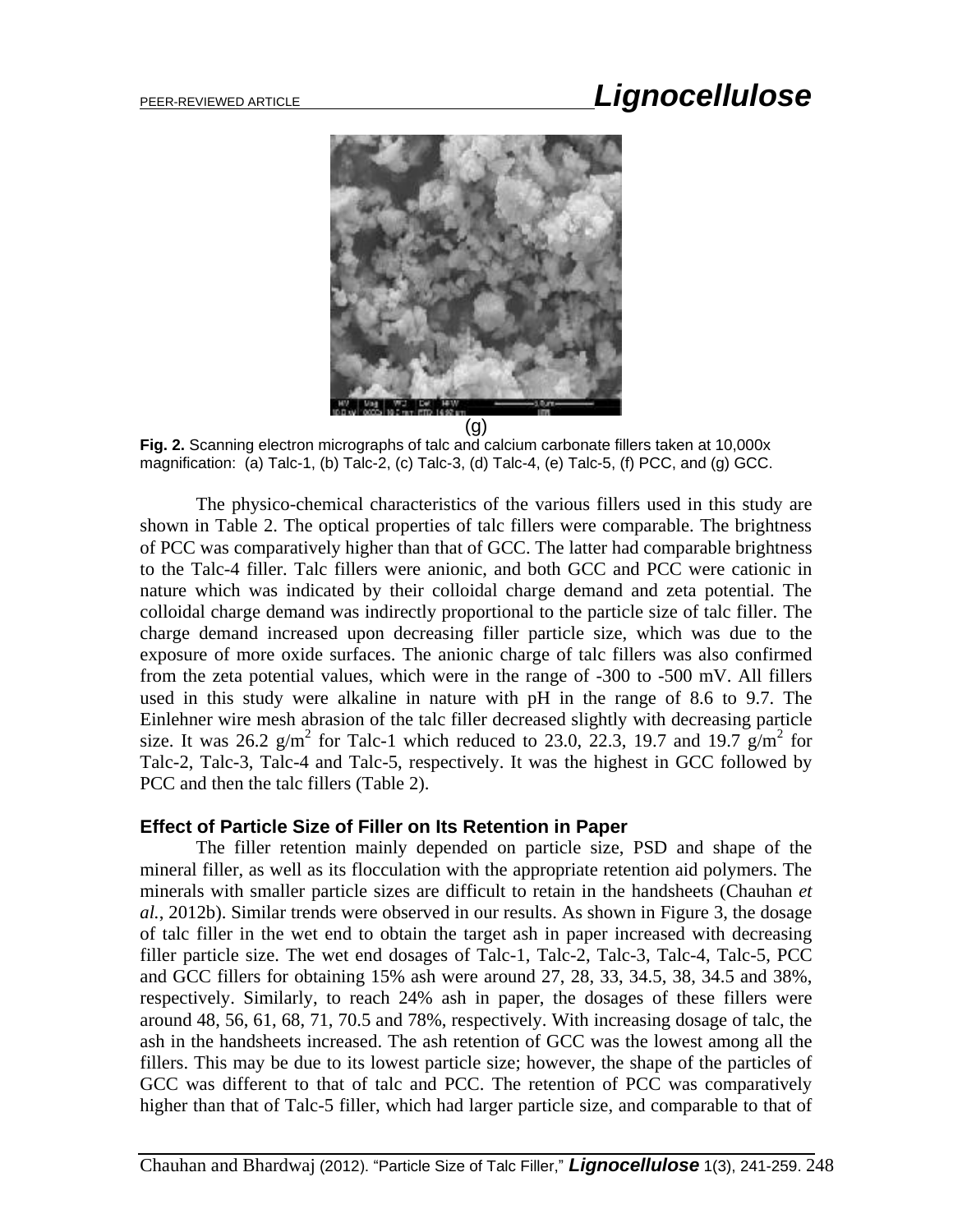Talc-4 filler. The effect of increasing filler loading on ash in paper was more or less linear which was indicated by the  $R^2$  values of more than 0.993 for all fillers. The slopes of these relationships decreased when the particle size of filler decreased. It was 0.042 and 0.027 for Talc-1 and Talc-5 fillers, respectively. This indicated that the filler retention in paper increased when the filler particle size increased and vice-versa.



**Fig. 3.** Effect of particle size of talc and calcium carbonate fillers on ash in paper with different filler loading levels.

### **Effect of Particle Size of Filler on Paper Properties**

All fillers (talc and calcium carbonate) were loaded in paper with varying ash contents. The scanning electron micrographs of the handsheets were taken at 4,000x magnification (Fig. 4). The micrographs showed that the propensity of talc filler with smaller particle size towards its adsorption to the fiber surface was compared to that of coarser talc fillers. The talc filler is hydrophobic by nature and its hydrophobicity will increase with increasing specific surface area and decreasing particle size. The scalenohedral PCC was more likely filled within the gap between the fibers in the paper structure, whereas a major portion of the GCC particles deposited on the fibers' surfaces.

The filler addition reduced the total fibrous mass per unit weight of paper by replacing the fibers, which in turn reduced the number of inter-fiber bonds in the handsheet. The following section describes the response of the fillers on the following handsheet properties: bulk, air resistance, roughness, scattering coefficient, opacity, brightness and tensile index.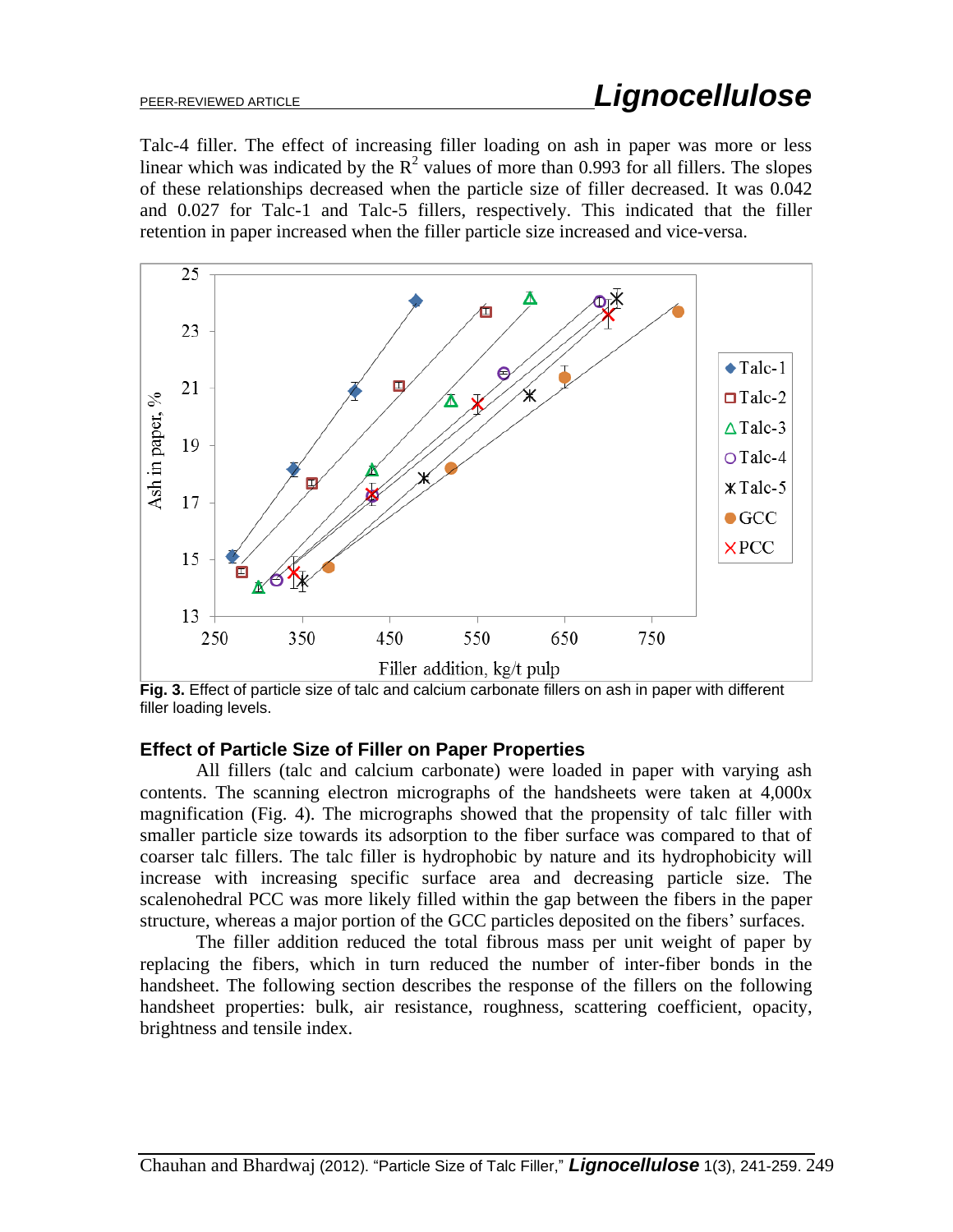# PEER-REVIEWED ARTICLE **And Contract Contract Contract Contract Contract Contract Contract Contract Contract Contract Contract Contract Contract Contract Contract Contract Contract Contract Contract Contract Contract Contra**

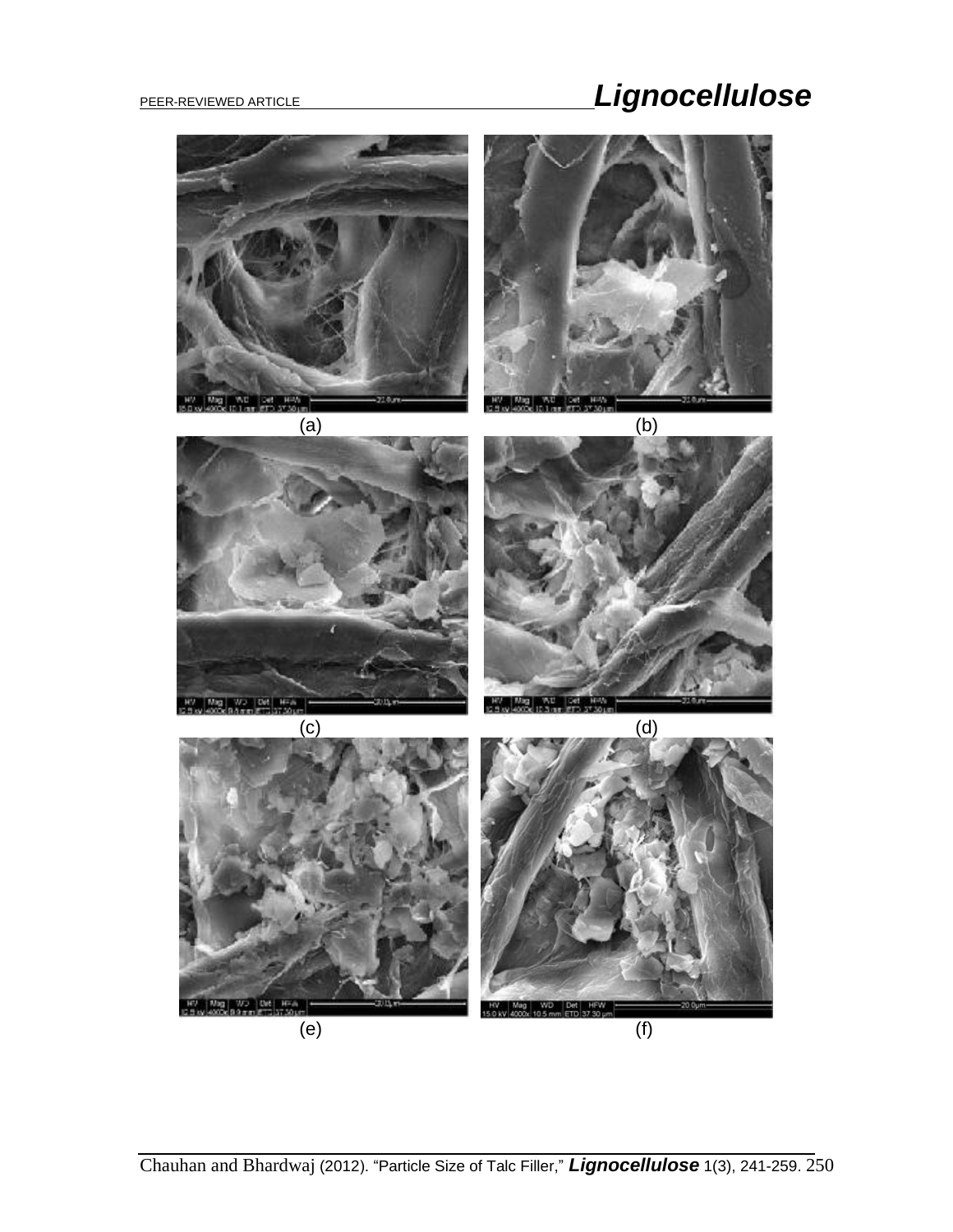

**Fig. 4.** Scanning electron micrographs of paper handsheets with 15% filler taken at 4,000x magnification: (a) without filler, and with (b) Talc-1, (c) Talc-2, (d) Talc-3, (e) Talc-4, (f) Talc-5, (g) PCC, and (h) GCC.

### *Bulk*

Aggregated fillers, like scalenohedral and aragonitic PCC, yielded higher bulk in handsheets when compared to GCC and rhombic PCC. While bulk decreases with increasing filler loading, this effect was less pronounced, however, for coarser scalenohedral and aragonitic PCC. It has been reported that the ability of clay or chalk fillers to contribute to the measured caliper of the paper at a given basis weight and filler content strongly depended on the equivalent diameter of the particles. The presence of filler in paper tended to open up spaces between fibers that otherwise would be tightly bonded together in the sheet (Adams 1993; Han and Seo 1997; Bown 1998).

As shown in Figure 5, the bulk of paper made with platy talc filler of different particle size and rhombic GCC was comparable. There was little effect of particle size of talc on paper bulk. It was observed that increasing ash level of talc and GCC filler in paper decreased bulk. The bulk of paper with PCC was much higher than that with talc and GCC filler. Even increasing PCC loading in paper also increased paper bulk. Results showed that talc fillers were layered between the fibers and made a compact handsheet due to its platy structure.

### *Air resistance*

Generally, reducing the particle size of the filler decreased the porosity of the paper, which improves printability. The shape of the filler particles also affects paper porosity due to different packing behavior. Generally, platy fillers impart lower paper porosity (Hubbe 2004). Similar results were observed in our study. As shown in Figure 6, the time required to pass 100 mL of air through the paper structure increased (*i.e.* air porosity decreased) when the particle size decreased for talc filler at a fixed ash level. It was observed that the lowest porosity of paper (*i.e.* highest air resistance value) was achieved with Talc-5 filler, which had the lowest particle size among all talc fillers. Moreover, the porosity of paper made with calcium carbonate fillers was the highest (*i.e* lowest air resistance value). The trend of increasing porosity with different types of fillers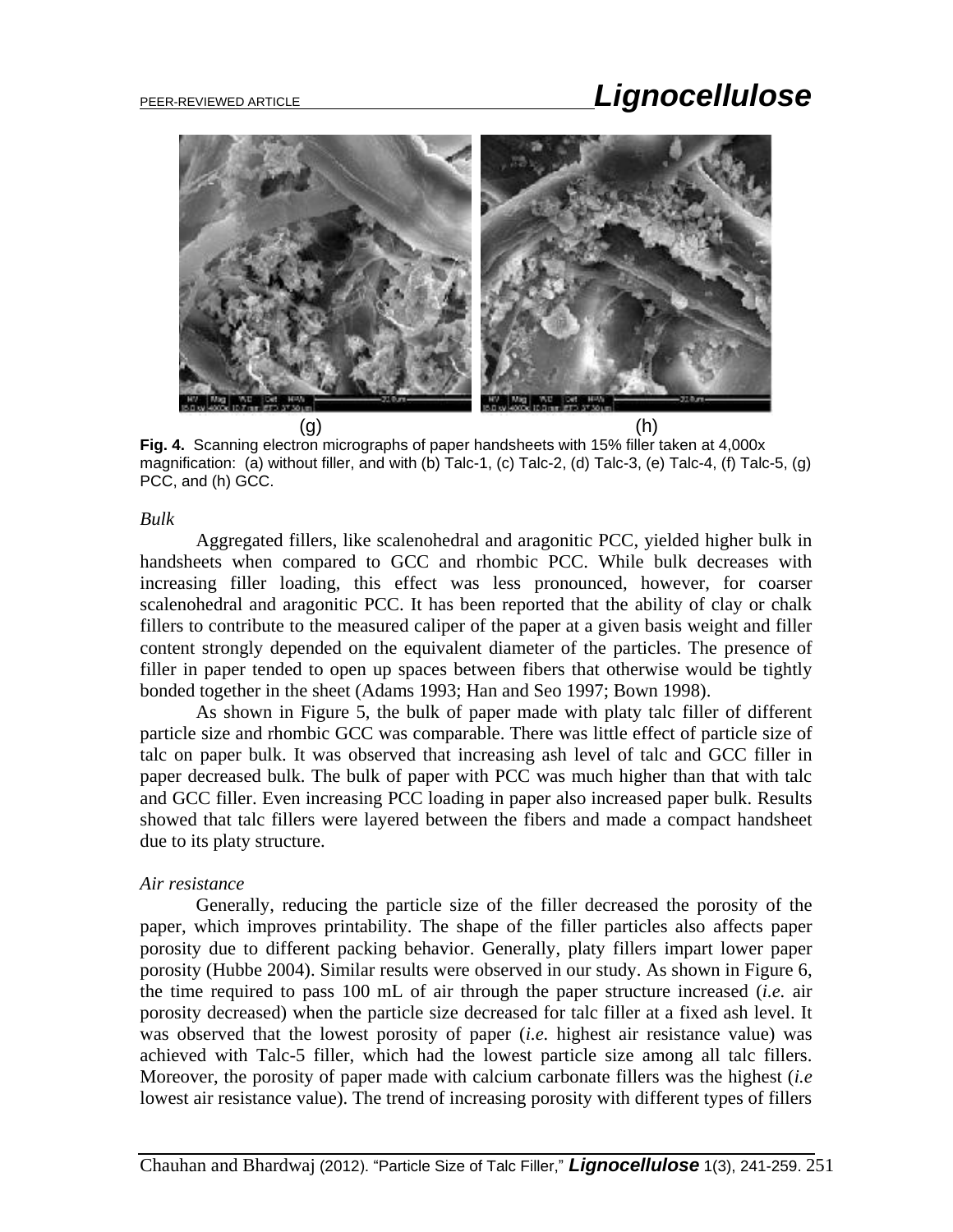was as follow: PCC>GCC>Talc. On increasing the ash content in paper, the air resistance of paper decreased, which showed that paper porosity increased. The rate of increase in porosity was comparable for all fillers. From the scanning electron micrographs (refer Fig. 4), it was observed that the GCC filler was adsorbed more on the fiber surfaces, whereas PCC filled in between the fibers; the latter increased porosity (as shown by lower air resistance value) due to the increasing voids in the sheet.



**Fig. 5.** Effect of particle size of talc and calcium carbonate fillers on bulk of paper at different ash levels.

### *Roughness*

It is known that talc is the softest filler among all mineral fillers used in papermaking. Due to its platy structure, it provides better surface properties, *i.e*. smoothness. However, roughness can be affected by the particle size; finer fillers may provide a smoother formed sheet. The effect of particle size and shape of talc and GCC fillers on the roughness of paper is shown in Figure 7. Under our experimental conditions, the roughness of paper decreased when the particle size of talc filler decreased. The finer GCC filler provided the paper roughness similar to the coarsest talc filler, *i.e.* Talc-1. This was due to the shape of the GCC and talc filler, which were rhombic and platy, respectively. The difference in the roughness values of paper made with Talc-3, Talc-4 and Talc-5 was negligible; this may be due to the minor differences in their PSD, which mirrored roughness values of the handsheets. The roughness of paper was the highest with PCC filler, which more or less unaffected with ash loading level. However, the higher ash loading for talc and GCC fillers decreased the roughness of the handsheets.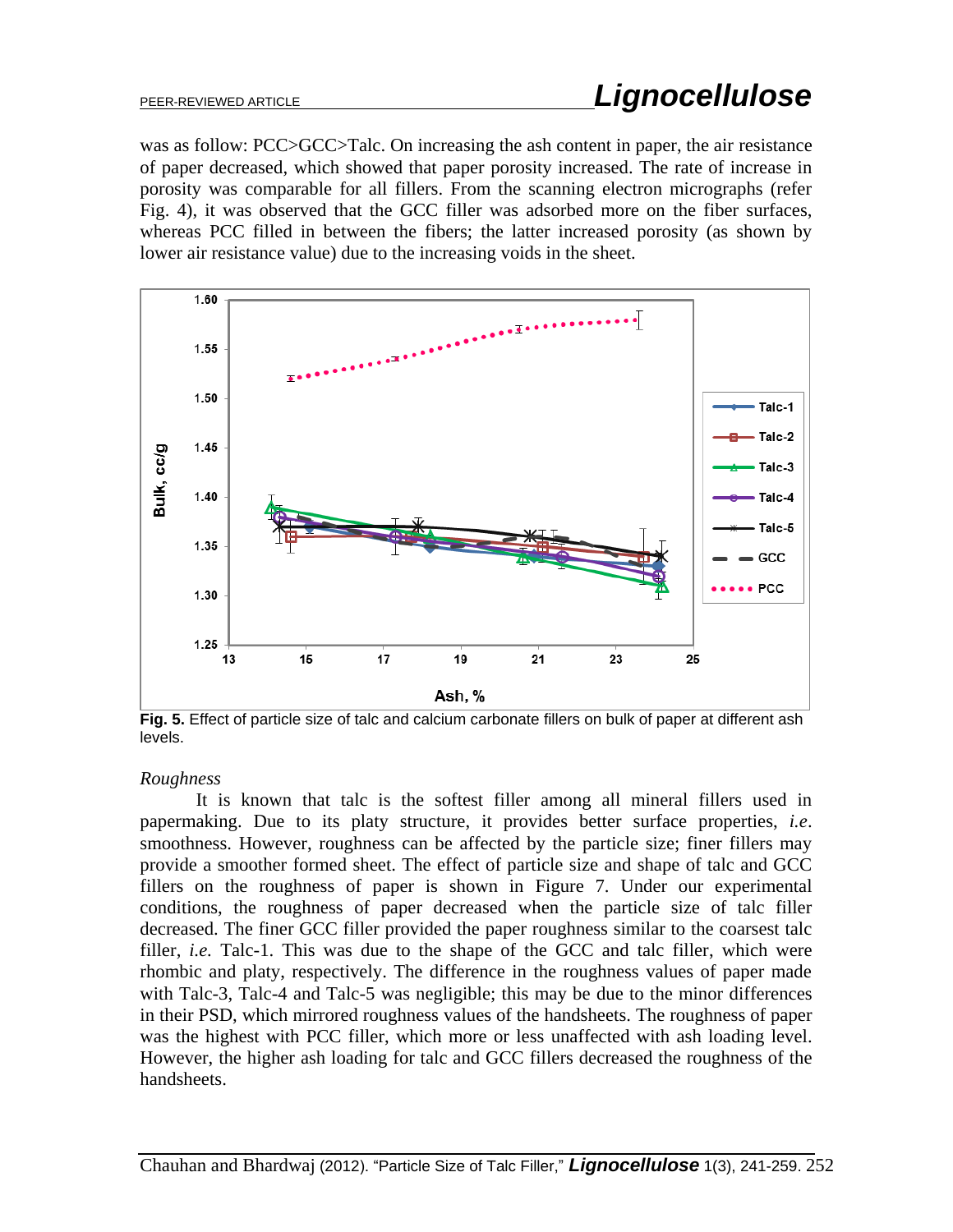

**Fig. 6.** Effect of particle size of talc and calcium carbonate fillers on air permeance of paper at different ash levels.



**Fig. 7.** Effect of particle size of talc and calcium carbonate fillers on Bendtsen roughness of paper at different ash levels.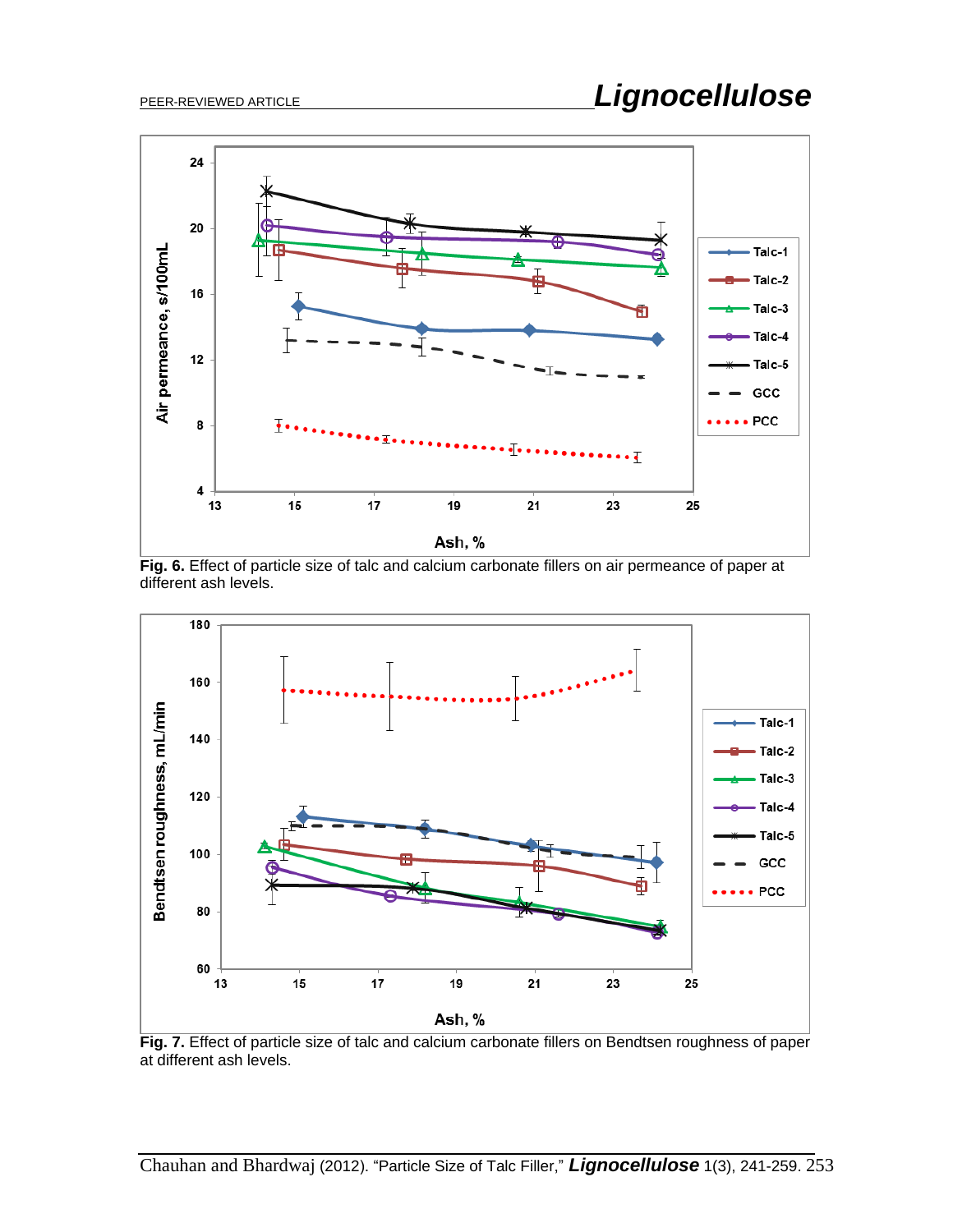#### *Scattering coefficient and opacity*

The optical properties of paper were influenced by the amount, particle size, PSD and shape of the filler. It was presumed that aggregated fillers, such as scalenohedral and aragonitic PCC, permitted higher light scattering at similar particle size than solid particles, such as rhombic PCC and GCC. However, not all filler particles contribute to the light scattering in paper due to the heterogeneous distribution and positioning of the filler in paper. In the fibrous matrix, filler can be located in inter-fiber pores, or on the fiber surfaces between adjacent fibers (Weigl *et al.* 1991; Gigac *et al.* 1995). In the present study, GCC filler was attached to the fiber surface (Fig. 4h) and gave comparatively lower light scattering than the coarser Talc-4 and Talc-5 (Fig. 8). A similar explanation was given by Borch and Lepoutre (1978), who showed that to maximize the light scattering in paper, the filler particles should have limited contact with the adjacent particles providing more solid-air interfaces. It is also reported that the smaller pores or even particles are not beneficial for light scattering (Alince 1986).



**Fig. 8.** Effect of particle size of talc and calcium carbonate fillers on light scattering coefficient of paper at different ash levels.

As shown in Figure 8, the highest light scattering was observed with the scalenohedral PCC followed by finer talc and GCC. The increasing trend in scattering coefficient of paper was Talc-1<Talc-2<GCC or Talc-3<Talc-4<Talc-5<PCC. Moreover, increasing paper ash from 15 to 24% increased the scattering coefficient with all fillers; the rate of increase was also in the same order.

It is known that the opacity of paper depends upon the grammage and the specific light scattering of paper. As shown in Figure 9, the trend of opacity of paper was comparable to that of scattering coefficient. However, the opacity of paper made with

Chauhan and Bhardwaj (2012). "Particle Size of Talc Filler," *Lignocellulose* 1(3), 241-259. 254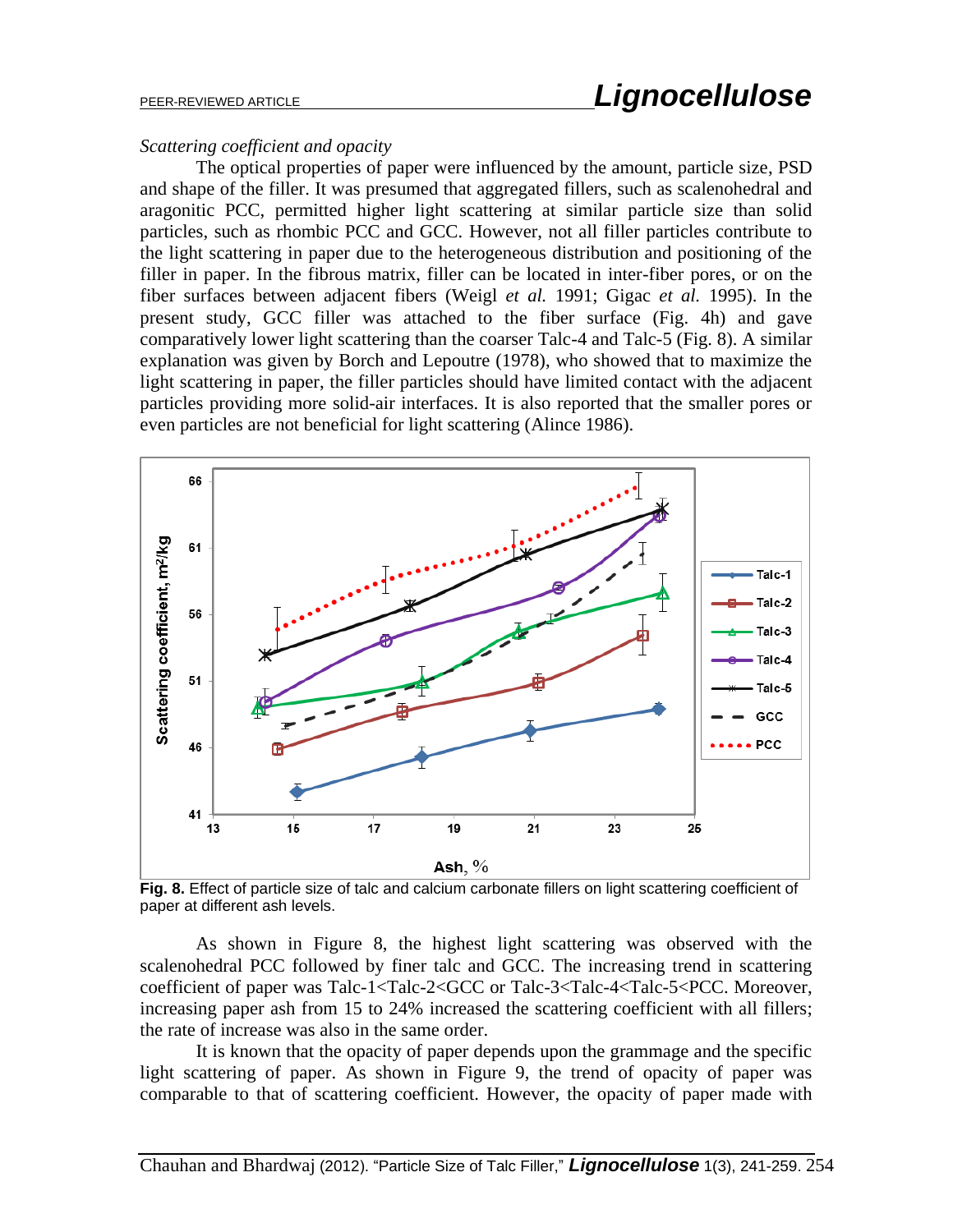GCC was slightly lower than that with Talc-2 up to the ash content of 20%; beyond that level, it was higher in former case.



**Fig. 9.** Effect of particle size of talc and calcium carbonate fillers on opacity of paper at different ash levels.

### *Brightness*

With decreasing particle size of filler, the brightness and opacity improved (Hubbe 2004). However the brightness of filler particles themselves has great role to influence paper brightness. As shown in Figure 10, the brightness of paper increased with higher filler addition in accordance to the intrinsic brightness of filler. The highest paper brightness was achieved with the brightest filler, *i.e*. PCC. Paper brightness decreased upon the addition of lower brightness fillers, such as Talc-1 and Talc-2. It further increased on increased filler content in the handsheet.

### *Tensile index*

The effect of particle size and filler addition, *i.e*. ash in paper, on tensile index is shown in Figure 11. The tensile index of filled sheets decreased when the particle size of talc filler decreased. It was the highest with Talc-1 and the lowest with Talc-5 filler; in accordance with their decreasing particle size. The particle size of PCC was much closer to Talc-5; however, it gave a higher tensile index at all ash levels than with the latter. GCC, though had the finest particle size, showed the highest tensile index up to 21% ash level, after which it sharply dropped. Particle size of the filler had a significant role within the same variety of filler, but was not the only determining parameter for the various fillers compared. Particle shape, structure and intra-filler particle cohesion might be the other factors affecting tensile index (Chauhan *et al.* 2012b).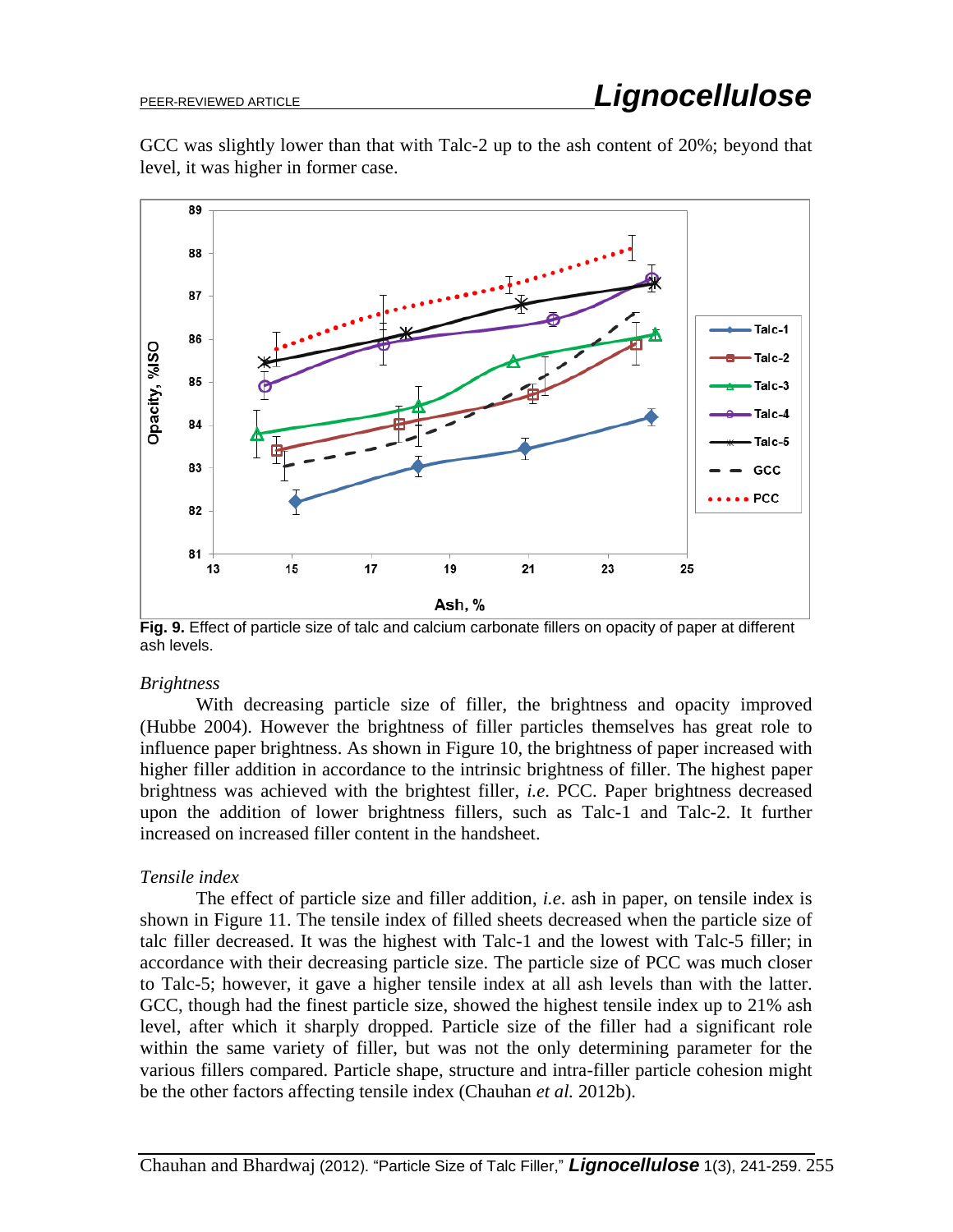

**Fig. 10.** Effect of particle size of talc and calcium carbonate fillers on brightness of paper at different ash levels.



**Fig. 11.** Effect of particle size of talc and calcium carbonate fillers on tensile index of paper at different ash levels.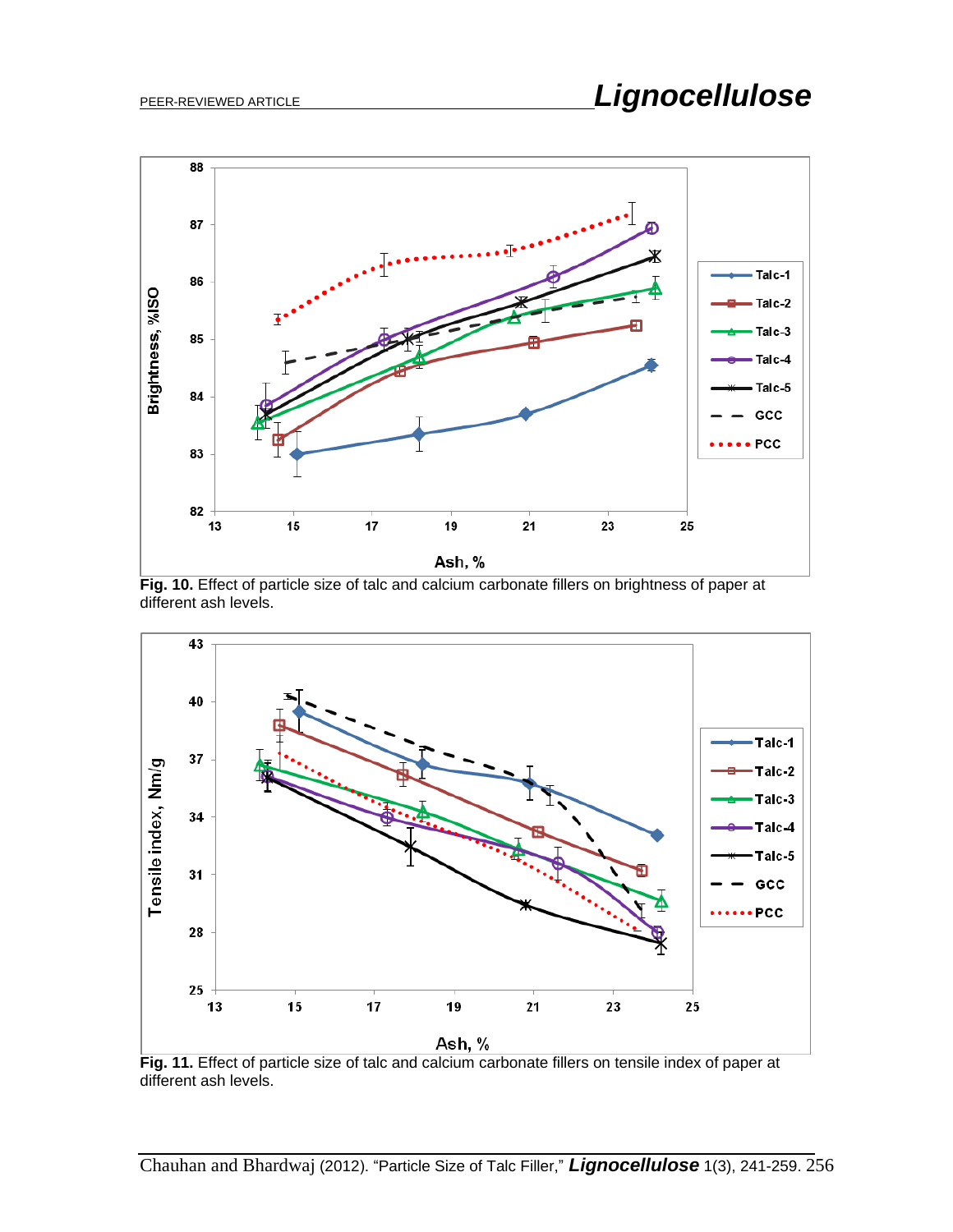As shown in Figure 12, the scattering coefficient of the handsheets increased with decreasing tensile index. The scattering coefficient of the finer particles was more at a given tensile index level; however, increasing the scattering coefficient beyond a limit decreased the tensile index rapidly. This showed that the finer particles enhanced the inter-fiber spacing and provided more solid-air interfaces, which resulted in higher light scattering and lower tensile index of paper. The relationship between light scattering coefficient and tensile index of paper with different fillers was more or less linear, as was indicated by the  $R^2$  values of more than 0.97 for all fillers. The slope of this linear relationship increased when the particle size of the filler decreased. The slope was -0.97 and -0.78 for Talc-1 and Talc-5 fillers, respectively. The trend line equations could be used to predict the scattering coefficient and tensile index of paper for a specific filler type.



**Fig. 12.** The scattering coefficient vs. tensile index relationship for the fillers of different particle size and shape.

### **CONCLUSIONS**

The particle size of talc filler had a significant role in its retention in the paper matrix and on final paper properties. The retention of finer talc particles within fiber matrix was comparatively lower than that of the coarser ones. The retention of GCC was the lowest among all the fillers examined, *viz*.: talc, GCC and PCC. This may be due to GCC's low particle size; however, the shape of the GCC particles was different compared to talc and PCC. The bulk, light scattering, porosity and roughness of paper with talc filler were the lowest among all fillers. The lower porosity can be beneficial for better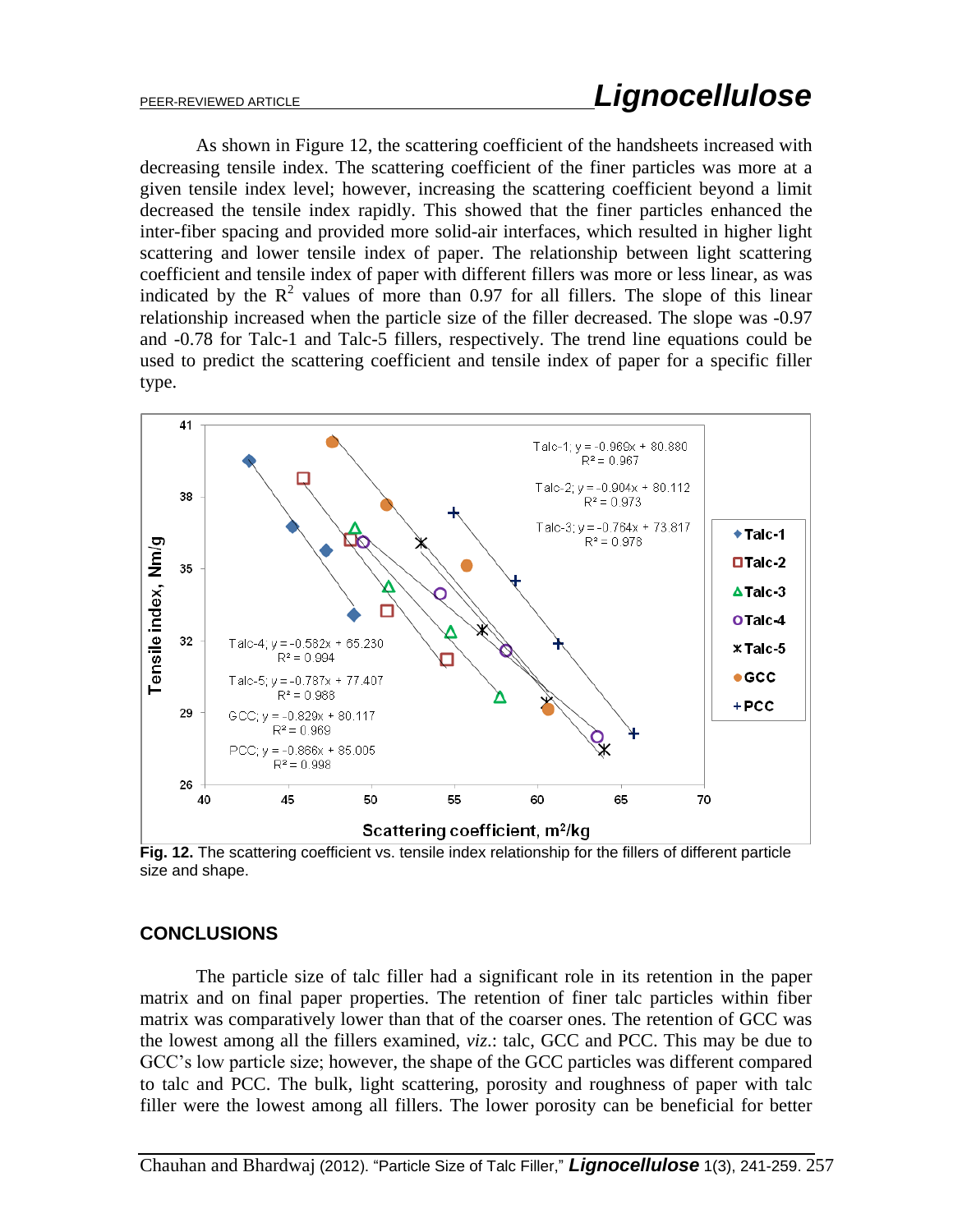printability, while the lower roughness make the paper surface feel better. The bulk, light scattering and opacity of paper with PCC were the highest among all the fillers examined; however, it provided a rougher paper surface with a more porous structure. The interfiber spacing increased with the addition of finer particles, which increased the amount of solid-air interfaces and decreased the inter-fiber bonds in paper. Caution should be taken in the selection of the particle size and PSD of mineral filler as it increases the optical properties of paper with a negative impact on paper strength; however, it also depends upon the amount of filler loading in paper.

### **ACKNOWLEDGMENTS**

The authors are thankful to the director of the Thapar Centre for Industrial Research & Development, Yamuna Nagar, India for providing the facilities to complete this work. The authors gratefully acknowledge the various manufacturers for supplying pulp, mineral fillers and other chemicals used in this study. Vipul S. Chauhan also acknowledges the guidance received from Dr. S. K. Chakrabarti while conducting this experimental work.

### **REFERENCES CITED**

- Adams, J. M. (1993). "Particle size and shape effects in materials science: examples from polymer and paper systems," *Clay Minerals* 28(4), 509–530.
- Alince, B. (1986). "Light scattering of pigments in papermaking," *Pap. Puu* 68, 545–547.
- Borch, J., and Lepoutre, P. (1978). "Light reflectance of spherical pigments in paper coatings. A comparison with theory," *TAPPI* 61(2), 45–48.
- Bown, R. (1998). "Particle size, shape and structure of paper fillers and their effect on paper properties," *Paper Technol.* 39, 44–48.
- Cadotte, M., Tellier, M. E., Blanco, A., Fuente, E., van de Ven, T. G. M., and Paris, J. (2007). "Flocculation, retention and drainage in papermaking: a comparative study of polymeric additives," *Can. J. Chem. Eng.* 85(2), 240–248.
- Cavanagh, W. A., and Bates, D. F. (1994). "Paper filler abrasion and the use of talc to reduce abrasion on polyester fabric," *Proc. TAPPI Papermakers Conf.*, pp. 69–75.
- Chauhan, V. S., Sharma, A., and Chakrabarti, S. K. (2011). "Energy savings through increased filler loading in paper," *Ippta J.* 23(3), 171–176.
- Chauhan, V. S., Chakrabarti, S. K., and Bhardwaj, N. K. (2012a). "Statistical approach for optimizing dosage of dispersed talc and CPAM for target ash and FPAR in paper," *Ippta J.* 24(1), 171–176.
- Chauhan, V. S., Bhardwaj, N. K., and Chakrabarti, S. K. (2012b). "Effect of particle size of magnesium silicate filler on physical properties of paper," *Can. J. Chem. Eng.* doi: 10.1002/cjce.21708. Online:

<http://onlinelibrary.wiley.com/doi/10.1002/cjce.21708/abstract> [Accessed: 27 Dec. 2012].